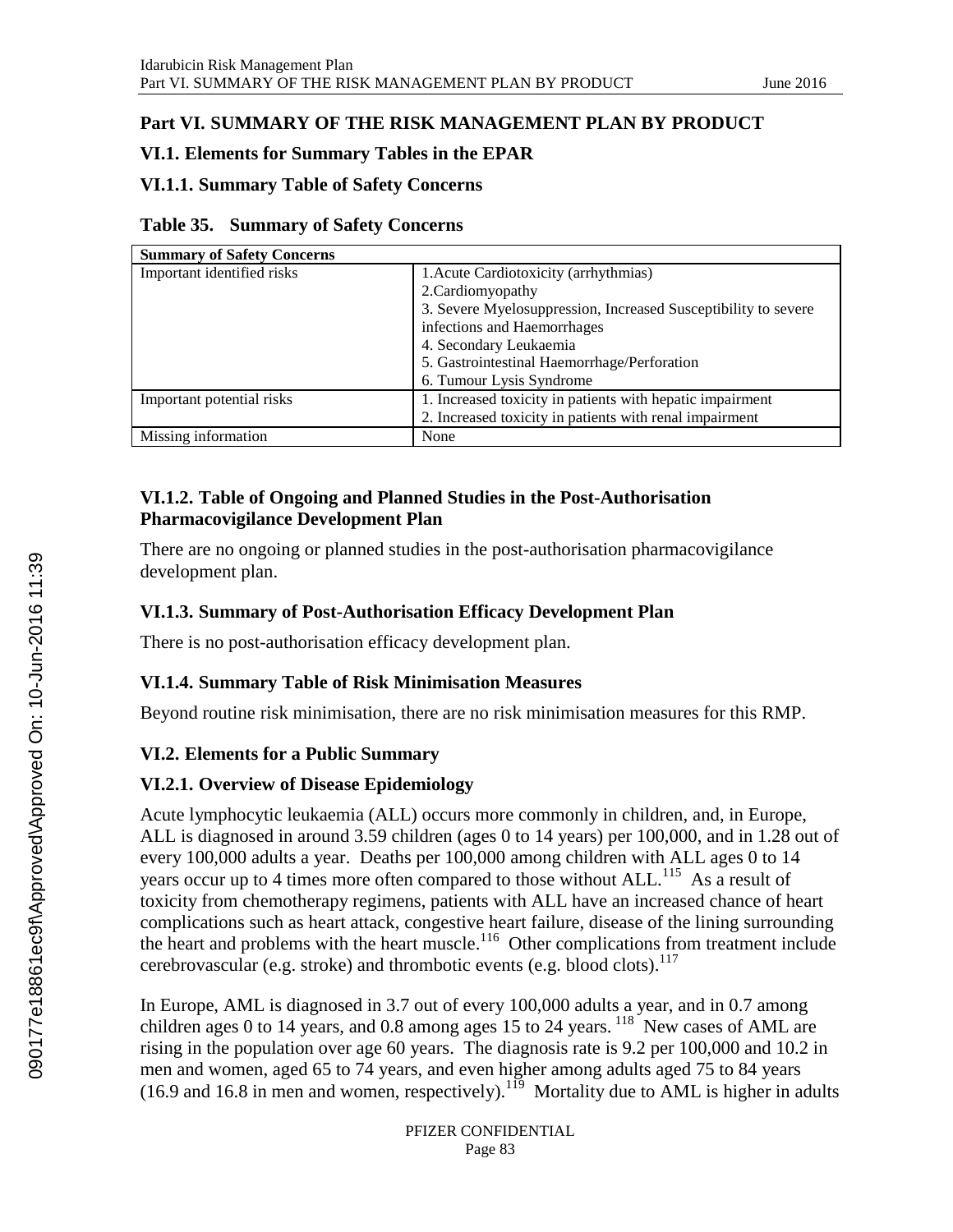than in children, ranging from 4 to 6 deaths per 100,000 cases in adults compared to 0.2 in children under  $20.120,121$  Patients treated for AML are likely to suffer fatal complications such as multi-organ failure from bacterial and fungal infections.<sup>122,123</sup> Elderly patients with AML are at risk for serious central nervous system toxicities that lead to death.<sup>124</sup>

In Europe, breast cancer is diagnosed in 62.8 women out of every 100,000 each year, and among new cases, 20% to 25% have locally advanced breast cancer.<sup>125,126</sup> Among every 100,000 women who are diagnosed with breast cancer in the EU, approximately 22.4 will die each year.<sup>127</sup> Women who are diagnosed with breast cancer at an advanced age may be more likely than younger women to die of breast cancer. Breast cancer patients are more likely to have other medical conditions such as hypertension, heart conditions, stroke, emphysema/ asthma/chronic obstructive pulmonary disease, Crohn's Disease, arthritis of the hip, and diabetes.<sup>128</sup>

### **VI.2.2. Summary of Treatment Benefits**

Idarubicin is a cancer drug (chemotherapy drug) belonging to a drug class called anthracyclines. Idarubicin works by killing rapidly dividing cells and interferes with ways in which the cells of the human body grow and increase in number, such as cancer cells. This action can affect normal cells as well.

#### Acute myelogenous (non-lymphocytic) leukaemia in adults:

Three controlled clinical studies were conducted to evaluate the efficacy and safety of a treatment containing idarubicin as compared to a treatment not containing it in untreated adult patients with acute myeloid leukaemia, a type of blood cancer. In these studies, 70% to 80% of the patients receiving treatment with idarubicin obtained a complete response, as compared to 58% to 60% of those who received the comparator treatment. Duration of response and overall survival were (on average) longer in patients receiving the treatment containing idarubicin compared with comparators.<sup>129,130,131</sup>

#### Acute lymphocytic leukaemia in adults and children:

Idarubicin showed significant activity against acute lymphocytic leukaemia in patients who were previously treated for acute leukaemia and did not respond to treatment. Following treatment with idarubicin, all signs of cancer disappeared in 50% to 60% of patients and the duration of response was better than the alternative treatment.<sup>132,133,134</sup>

#### Breast cancer:

Idarubicin was more effective in inducing regression of advanced breast cancer than the comparator treatments. The duration of response in advanced breast cancer patients receiving idarubicin varied from 2 to 6 months. The response rate of idarubicin in patients with breast cancer was comparable to alternative treatment, which consisted of a variety of treatments selected by the treating physician.135,136,137

Considering the efficacy and safety reported in various clinical trials of idarubicin for the approved indications, the overall benefit-risk profile of idarubicin remains favourable.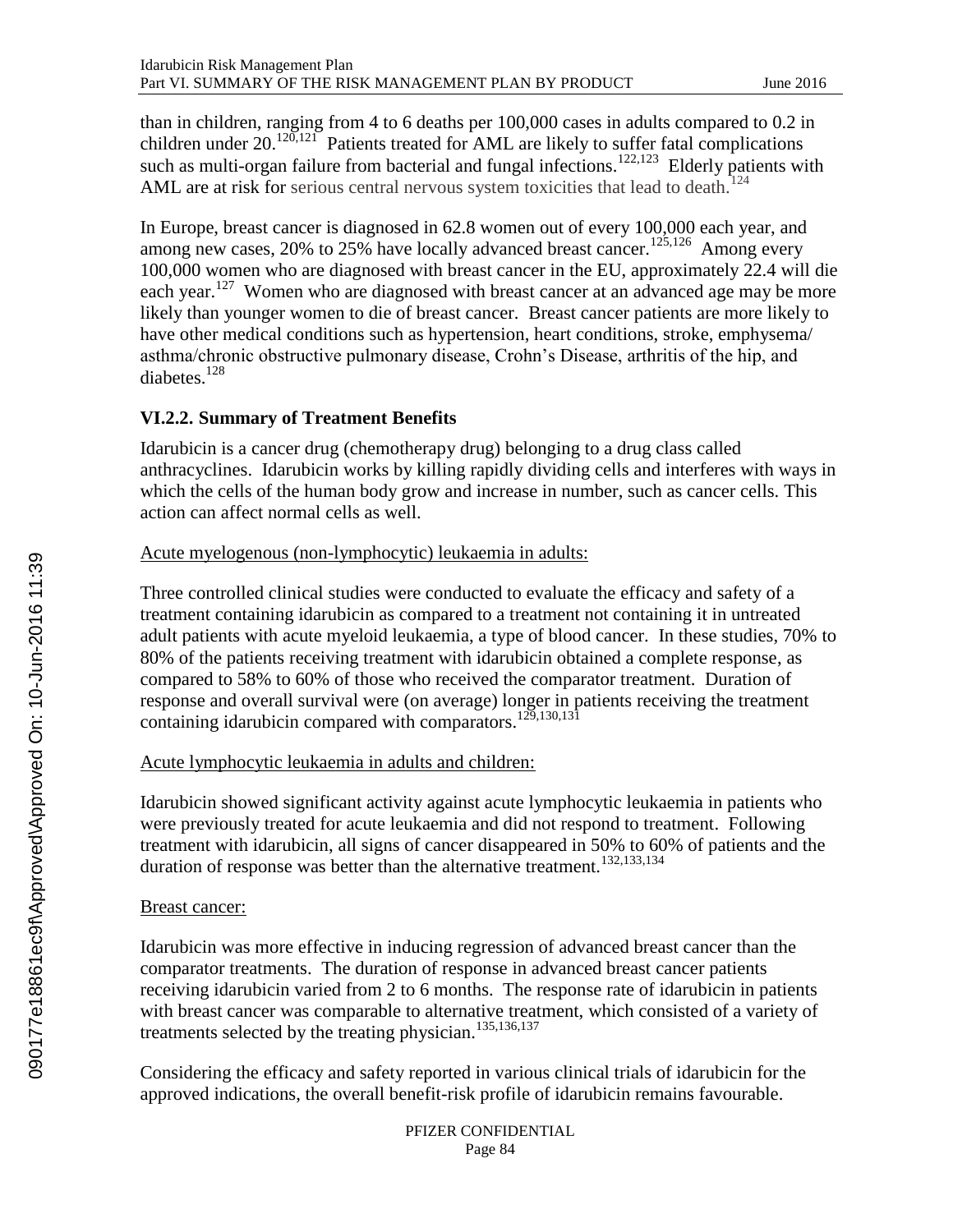### **VI.2.3. Unknowns Relating to Treatment Benefits**

No major differences in treatment benefit with idarubicin were seen across age, gender or ethnicity. Investigators continue to actively study the drug in a controlled clinical setting in different protocols in order to optimize its therapeutic benefit for its approved indications.

# **VI.2.4. Summary of Safety Concerns**

| <b>Risk</b>                                                                                                                                                                                                                               | <b>What is Known</b>                                                                                                                                                                                                                                                                                                                                                                                   | Preventability                                                                                                                              |
|-------------------------------------------------------------------------------------------------------------------------------------------------------------------------------------------------------------------------------------------|--------------------------------------------------------------------------------------------------------------------------------------------------------------------------------------------------------------------------------------------------------------------------------------------------------------------------------------------------------------------------------------------------------|---------------------------------------------------------------------------------------------------------------------------------------------|
| Heart rhythm changes<br>which may include                                                                                                                                                                                                 | Common side effects in patients receiving<br>idarubicin (may affect up to 1 in 10 people) may                                                                                                                                                                                                                                                                                                          | Physician supervision and<br>care. Before starting and                                                                                      |
| irregular, slow or rapid                                                                                                                                                                                                                  | include an increase or decrease in heart rate, or                                                                                                                                                                                                                                                                                                                                                      | during treatment you will need                                                                                                              |
| heartbeat. (Acute                                                                                                                                                                                                                         | irregular heart beat/pulse. An uncommon side                                                                                                                                                                                                                                                                                                                                                           | regular checks including heart                                                                                                              |
| cardiotoxicity)                                                                                                                                                                                                                           | effect (may affect up to 1 in 100 people) may                                                                                                                                                                                                                                                                                                                                                          | tests.                                                                                                                                      |
| Heart muscle disease<br>and the heart does not<br>pump properly<br>(Cardiomyopathy)                                                                                                                                                       | include ECG changes.<br>Congestive heart failure is the most severe form of<br>heart muscle disease and the heart does not pump<br>properly (cardiomyopathy) caused by idarubicin<br>and sometimes limits how many treatments<br>patients can receive. Common side effects in<br>patients receiving idarubicin (may affect up to 1 in<br>10 people) may include heart failure.                         | Physician supervision and<br>care. Before starting, during<br>and after treatment you will<br>need regular checks including<br>heart tests. |
| Abnormally low<br>number of white blood<br>cells, red blood cells or<br>part of the blood that<br>cause clots in the<br>bloodstream (Severe<br>myelosuppression,<br>increased susceptibility<br>to severe infections and<br>haemorrhages) | A decrease in the number of red blood cells, white<br>blood cells or abnormally low amount of the part<br>of the blood that causes clots (platelets) may affect<br>more than 1 in 10 patients receiving idarubicin<br>(very common).<br>A decrease in the number of white blood cells can<br>make someone more susceptible to infections.                                                              | Physician supervision and<br>care. Before starting and<br>during treatment you will need<br>regular checks including blood<br>tests.        |
| Cancer of the blood<br>caused by medication to<br>treat cancer<br>(Secondary leukaemia)                                                                                                                                                   | Though used to treat cancer, idarubicin can<br>sometimes cause new cancers, including cancers of<br>blood such as leukaemia These may occur many<br>years after treatment and may affect up to 1 in 100<br>patients (uncommon).                                                                                                                                                                        | Physician supervision and<br>care.                                                                                                          |
| Abnormal opening in<br>the stomach or<br>intestines<br>(Gastrointestinal<br>perforation/<br>haemorrhage)                                                                                                                                  | Occasionally, episodes of serious gastrointestinal<br>events (perforation or bleeding) have been<br>observed in patients receiving oral idarubicin.                                                                                                                                                                                                                                                    | It is not known how to prevent<br>the development of abnormal<br>opening in the stomach or<br>intestines (hole).                            |
| A serious condition<br>when cancer treatment<br>causes cancer cells to<br>die quickly (Tumour<br>lysis syndrome)                                                                                                                          | Tumour lysis syndrome can occur when the dying<br>cancer cells break down and release material into<br>the bloodstream, resulting in damage to the<br>kidneys. Symptoms include nausea, shortness of<br>breath, irregular heartbeat, muscular cramps,<br>seizures (convulsions), clouding of urine and<br>decreased amount of urine and tiredness<br>(frequency cannot be estimated from the available | Physician supervision and<br>care.                                                                                                          |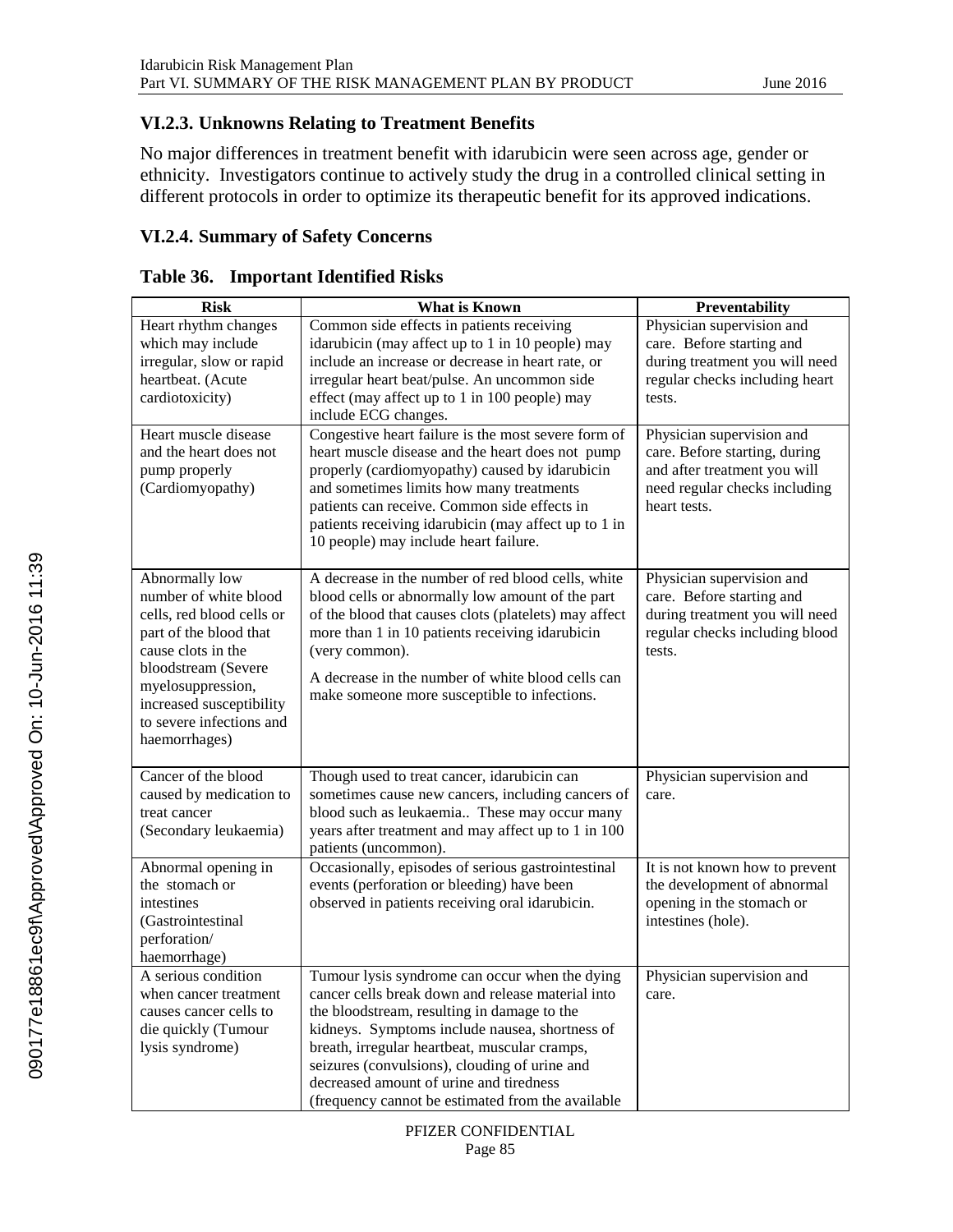| Risk | What is Known                                                    | <b>Preventability</b> |
|------|------------------------------------------------------------------|-----------------------|
|      | data). Frequency cannot be estimated from the<br>available data. |                       |

#### **Table 36. Important Identified Risks**

#### **Table 37. Important Potential Risks**

| <b>Risk</b>                                                                                                                                                       | What is Known                                                                                                                                                                                                                                                                                            | <b>Preventability</b>                                                                                                       |  |
|-------------------------------------------------------------------------------------------------------------------------------------------------------------------|----------------------------------------------------------------------------------------------------------------------------------------------------------------------------------------------------------------------------------------------------------------------------------------------------------|-----------------------------------------------------------------------------------------------------------------------------|--|
| May experience more<br>and/or severe toxic<br>reactions if your liver<br>does not work properly<br>(Increased toxicity in<br>patients with hepatic<br>impairment) | Idarubicin has not been fully evaluated in patients<br>who have liver problems. The dose may need to be<br>decreased in patients with mild liver problems.<br>Idarubicin should not be used in patients with<br>severe liver disease.<br>Frequency cannot be estimated from the available<br>data.       | Physician supervision and<br>care. Regular medical<br>examinations and periodic<br>blood tests to check liver<br>function.  |  |
| May experience more<br>and/or severe toxic<br>reactions if your<br>kidneys do not work<br>properly (Increased<br>toxicity in patients with<br>renal impairment)   | Idarubicin has not been fully evaluated in patients<br>who have kidney problems. The dose may need to<br>be decreased in patients with mild kidney<br>problems.<br>Idarubicin should not be used in patients with<br>severe kidney disease.<br>Frequency cannot be estimated from the available<br>data. | Physician supervision and<br>care. Regular medical<br>examinations and periodic<br>blood tests to check kidney<br>function. |  |

#### **VI.2.5. Summary of Risk Minimisation Measures by Safety Concern**

All medicines have a Summary of Product Characteristics (SmPC) which provides physicians, pharmacists and other health care professionals with details on how to use the medicine, the risks and recommendations for minimising them. An abbreviated version of this in lay language is provided in the form of the package leaflet (PL). The measures in these documents are known as routine risk minimisation measures.

This medicine has no additional risk minimisation measures.

#### **VI.2.6. Planned Post-Authorisation Development Plan**

There are no post-authorisation studies planned.

#### **VI.2.7. Studies that are a Condition of the Marketing Authorisation**

There are no studies that are conditions of the Marketing Authorisation.

# **VI.2.8. Summary of Changes to the Risk Management Plan Over Time**

Major changes to the Risk Management Plan over time are shown in **[Table](#page-4-0) 38**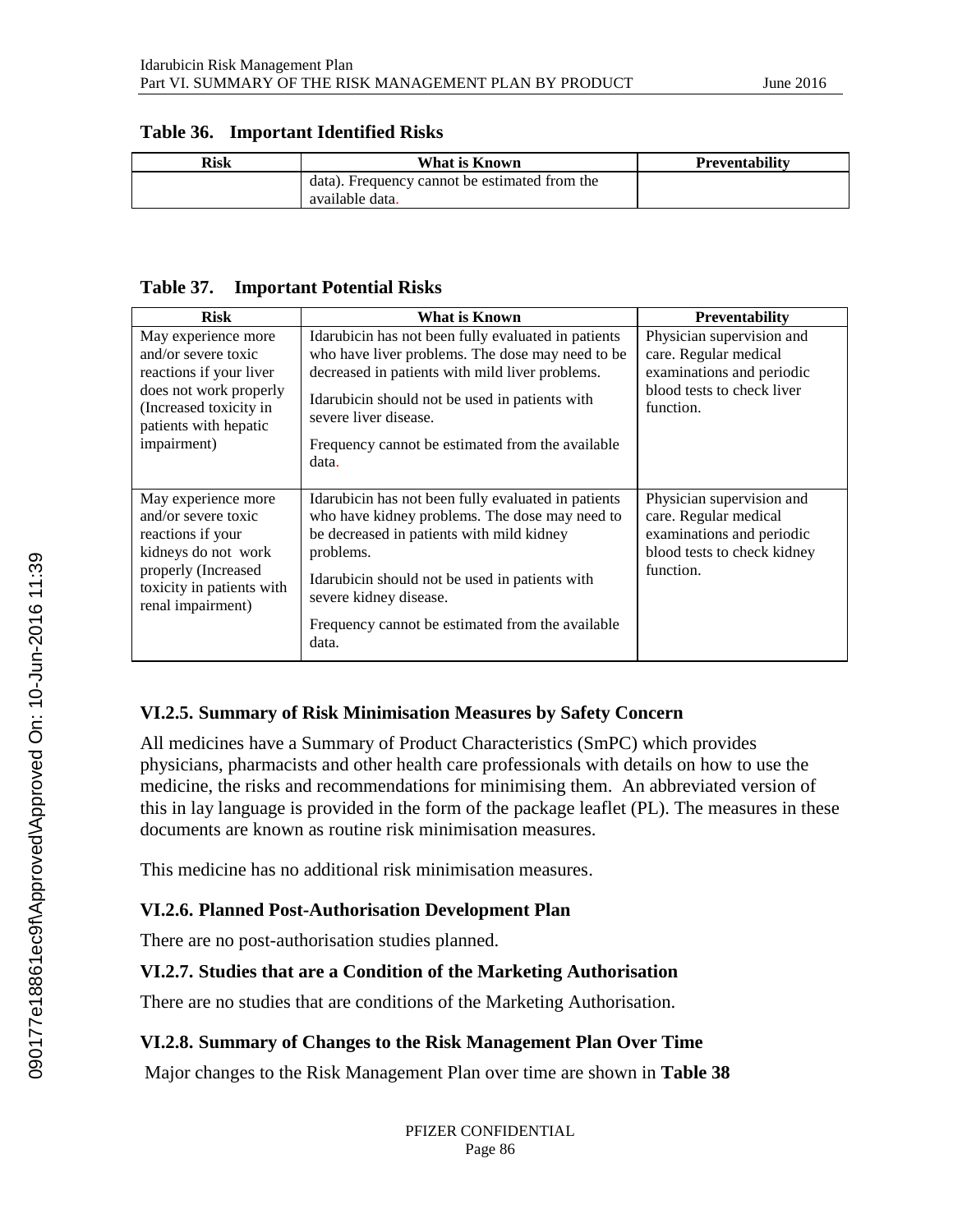| Version | Date          | <b>Safety Concerns</b>                                                                                                                                                                                                                                                                                                                           | <b>Comment</b>                                                               |
|---------|---------------|--------------------------------------------------------------------------------------------------------------------------------------------------------------------------------------------------------------------------------------------------------------------------------------------------------------------------------------------------|------------------------------------------------------------------------------|
| 1.0     | 22 May 2015   | <b>Initial RMP</b>                                                                                                                                                                                                                                                                                                                               |                                                                              |
| 1.1     | 17 March 2016 | 1) Missing information deleted<br>2) Important potential risks added<br>3) Pivotal trial information added to<br><b>Summary of Treatment Benefits</b><br>4) Footnote added for Indications in<br>the Product Overview regarding<br>advanced breast cancer                                                                                        | This update is in response<br>to WS procedure<br>DE/H/xxxx/WS/281 Day<br>55  |
| 1.2     | 09 June 2016  | 1) Two important identified risks<br>were revised (Severe<br>Myelosuppression and Increased<br>Susceptibility to Severe Infections<br>and Haemorrhages;<br>acositis/stomatitis/esophagitis<br>complication including<br>Gastrointestinal<br>haemorrhage/perforation)<br>2) Revised language in Section<br>VI.2. Elements for a public<br>summary | This update is in response<br>to WS procedure<br>DE/H/xxxx/WS/281 Day<br>60. |

<span id="page-4-0"></span>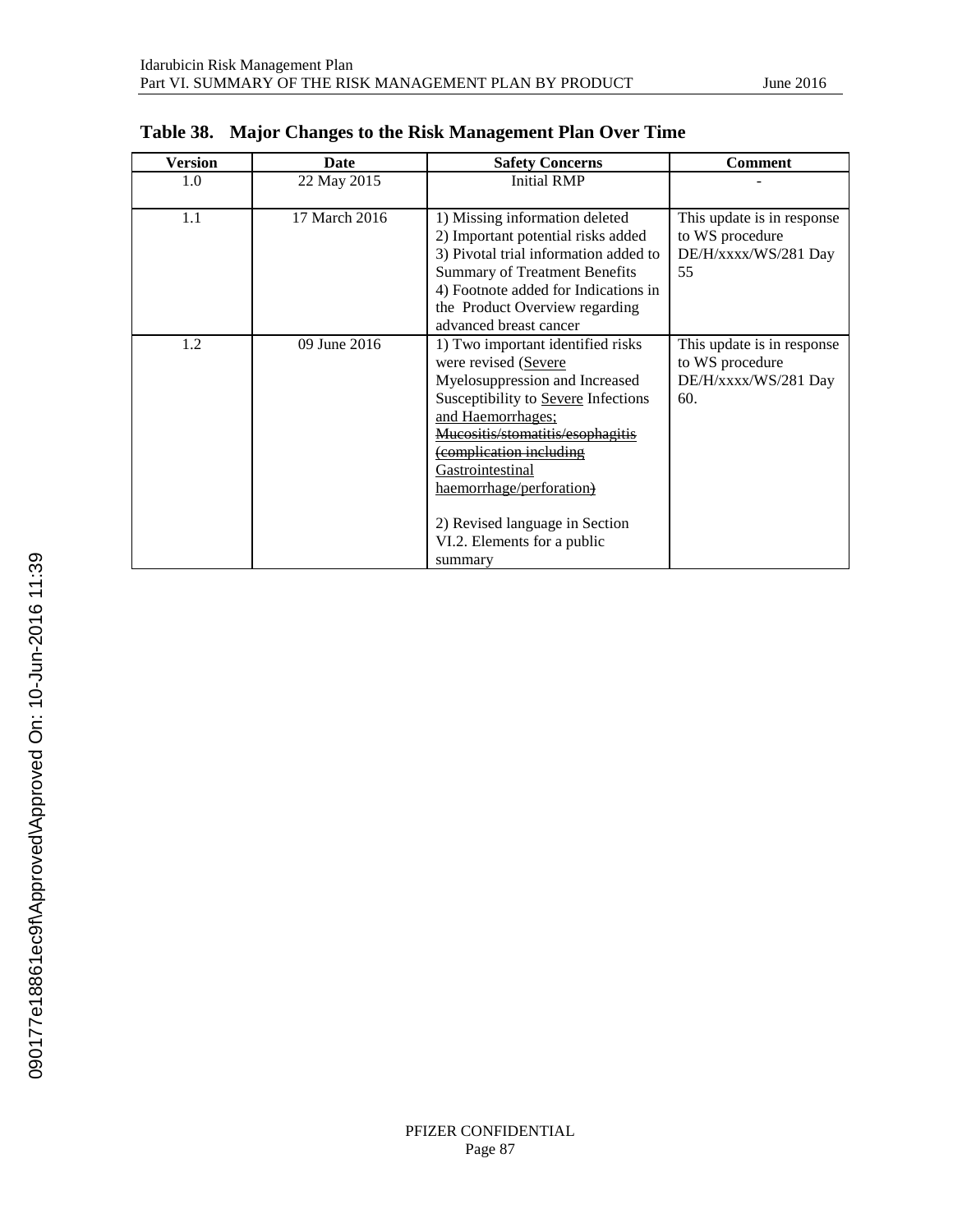# **REFERENCES**

- <sup>1</sup> Howlader N, Noone AM, Krapcho M, et al (eds). SEER Cancer Statistics Review, 1975-2011, National Cancer Institute. Bethesda, MD, http://seer.cancer.gov/csr/1975\_2011/, based on November 2013 SEER data submission, posted to the SEER web site, April 2014.
- 2 2015 [last update]/ Online. GLOBOCAN 2012: Estimated Cancer Incidence, Mortality and Prevalence Worldwide in 2012. International Agency for Research on Cancer. Available: http://globocan.iarc.fr/Pages/fact\_sheets\_cancer.aspx. 2 February 2015.
- 3 Sant M, Allemani C, Tereanu C, et al. Incidence of hematologic malignancies in Europe by morphologic subtype: results of the HAEMACARE project. Blood. 2010;116(19):3724-34.
- 4 Surveillance, Epidemiology, and End Results (SEER) Program (www.seer.cancer.gov) SEER\*Stat Database: Incidence – SEER 18 Regs Research Data + Hurricane Katrina Impacted Louisiana Cases, Nov 2013 Sub (2000-2011) , National Cancer Institute, DCCPS, Surveillance Research Program, Surveillance Systems Branch, released April 2013, based on the November 2013 submission.
- 5 Surveillance, Epidemiology, and End Results (SEER) Program (www.seer.cancer.gov). Prevalence database: "US Estimated Complete Prevalence Counts on 1/1/2011". National Cancer Institute, DCCPS, Surveillance Research Program, Data Modeling Branch, released April 2014, based on the November 2013 SEER data submission.
- <sup>6</sup> Han F, Tan Y, Cui W, Dong L, Li W. Novel insights into etiologies of leukaemia: a HuGE review and meta-analysis of CYP1A1 polymorphisms and leukaemia risk. Am J Epidemiol 2013 Aug 15;178(4):493-507.
- 7 Jabbour E, Borthakur G, Bueso-Ramos C, et al. Acute lymphoblastic Leukaemia. In Kantarjian HM, Wolff RA, Koller CA, editors. MD Anderson Manual of Medical Oncology. New York: McGraw-Hill; 2006:p. 3-18.
- 8 Surveillance, Epidemiology, and End Results (SEER) Program (www.seer.cancer.gov) SEER\*Stat Database: Mortality - All COD, Aggregated With State, Total U.S. (1990-2011) , National Cancer Institute, DCCPS, Surveillance Research Program, Surveillance Systems Branch, released July 2014. Underlying mortality data provided by NCHS (www.cdc.gov/nchs).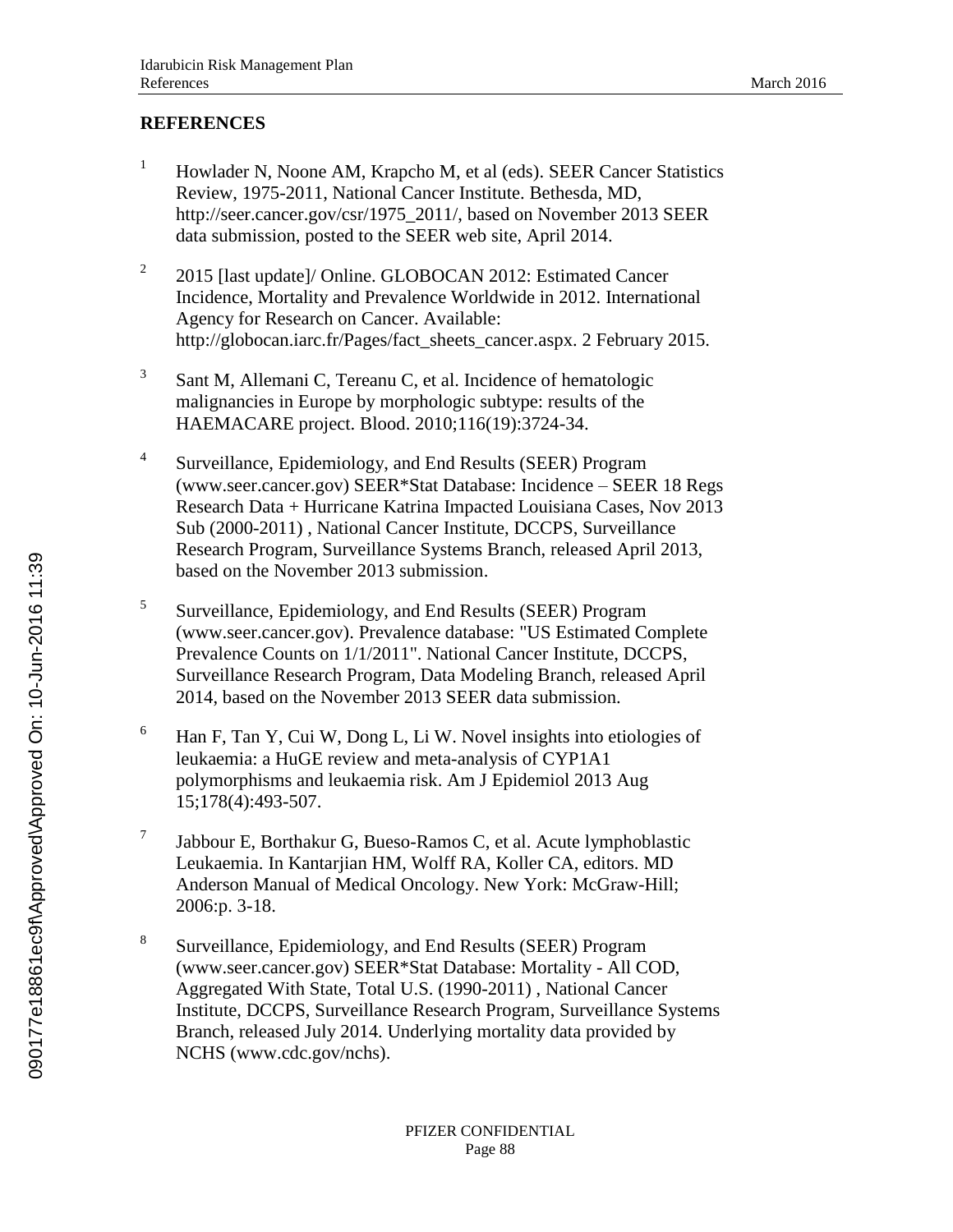- <sup>9</sup> Cancer Research UK. Acute lymphoblastic leukaemia (ALL) incidence statistics; 2014. Available from: http://www.cancerresearchuk.org/cancerinfo/cancerstats/types/Leukaemia-ALL/Incidence/#source1, accessed on 11 March 2015.
- <sup>10</sup> De Las Casas C, Bueso-Ramos CE, Estey EH. Acute Myelogenous Leukaemia. In Kantarjian HM, Wolff RA, Koller CA, editors. MD Anderson Manual of Medical Oncology. New York: McGraw-Hill; 2006:p. 19-38.
- <sup>11</sup> Seibel NL, Steinherz PG, et al. Early Post-induction Intensification Therapy Improves Survival for Children and Adolescents with High-risk Acute Lymphoblastic Leukaemia: A Report from the Children's Oncology Group. Blood 2008;111(5):2548.
- <sup>12</sup> Schrappe M, Hunger SP, et al. Outcomes After Induction Failure in Childhood Acute Lymphoblastic Leukaemia. N Engl J Med 2012 Apr;366(15):1371-81.
- $13$  Schrauder A, Reiter A, Gadner H, et al. Superiority of allogeneic hematopoietic stem-cell transplantation compared with chemotherapy alone in high-risk childhood T-cell acute lymphoblastic leukaemia: results from ALL-BFM 90 and 95. Clin Oncol 2006;24(36):5742-9.
- <sup>14</sup> Coebergh JW, Pastore G, Gatta G, et al. Variation in survival of European children with acute lymphoblastic leukaemia, diagnosed in 1978--1992: the EUROCARE study. European journal of cancer (Oxford, England: 1990) 2001;37(6):687-94.
- <sup>15</sup> Visser O, Trama A, Maynadié M, et al. Incidence, survival and prevalence of myeloid malignancies in Europe. European Journal of Cancer. 2012;48(17):3257-66.
- <sup>16</sup> Sandler DP, Collman GW. Cytogenetic and environmental factors in the etiology of the acute leukaemias in adults. Am J Epidemiol. 1987;126:1017–1032.
- $17$  Deschler B, Lübbert M. Acute myeloid leukaemia: epidemiology and etiology. Cancer. 2006 Nov 1;107(9):2099-107.
- <sup>18</sup> Pogoda JM, Preston-Martin S, Nichols PW, Ross RK. Smoking and risk of acute myeloid leukaemia: results from a Los Angeles County casecontrol study. Am J Epidemiol. 2002;155:546–553.
- <sup>19</sup> Bishop JF. The treatment of adult acute myeloid leukaemia. Semin Oncol 1997;24(1):57–69.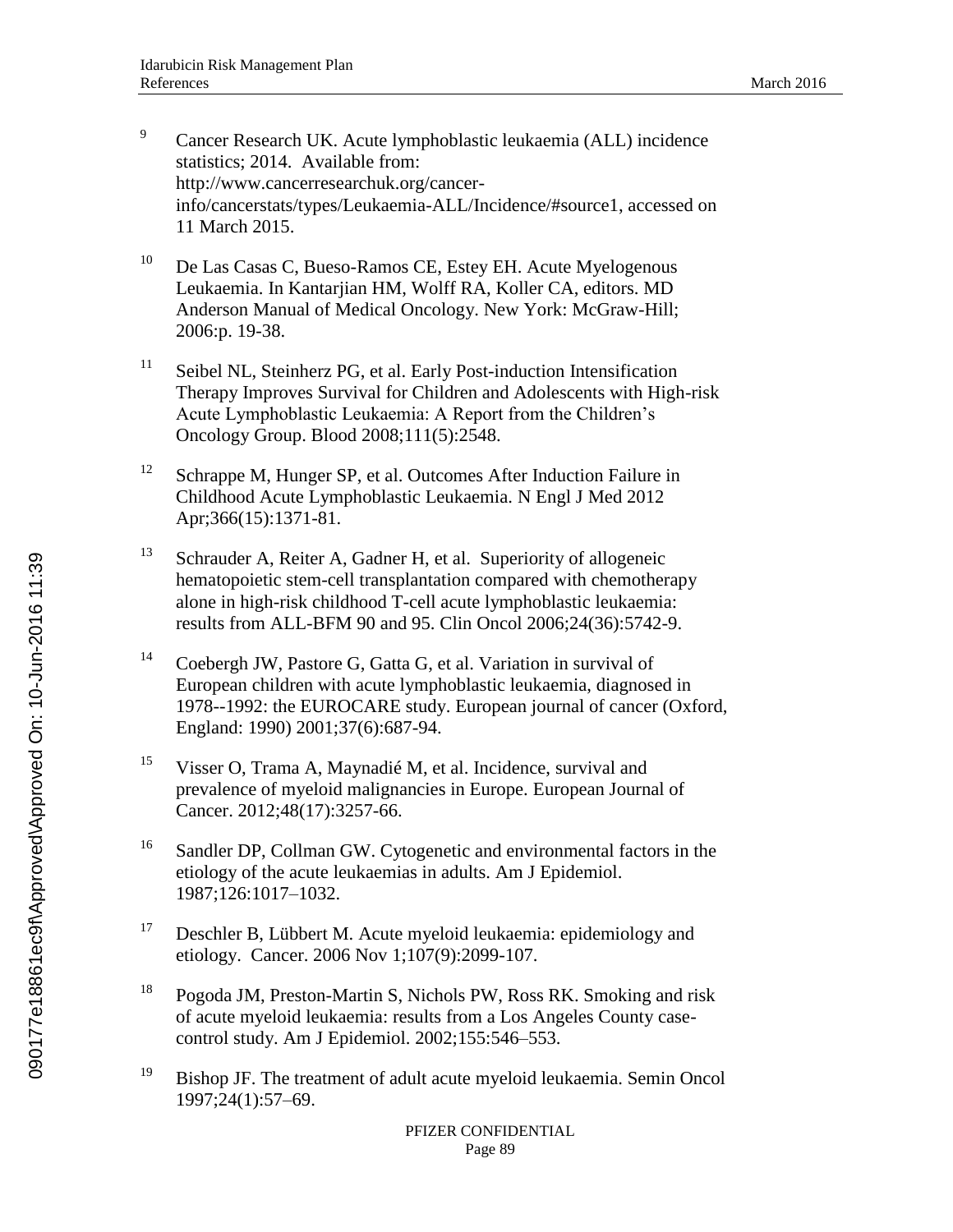- <sup>20</sup> Weick JK, Kopecky KJ, Appelbaum FR, et al. A randomised investigation of high-dose versus standard-dose cytosine arabinoside with daunorubicin in patients with previously untreated acute myeloid leukaemia: a Southwest Oncology Group study. Blood October 1996;88 (8):2841–51.
- <sup>21</sup> Bishop JF, Matthews JP, Young GA, et al. A randomised study of high-dose cytarabine in induction in acute myeloid leukaemia. Blood 1996;87 (5):710–7.
- <sup>22</sup> Van Der Jagt R, Robinson KS, Belch A, et al. Canadian Leukaemia Studies Group. Sequential response-adapted induction and consolidation regimens idarubicin/cytarabine and mitoxantrone/etoposide in adult acute myelogenous leukaemia: 10 year follow-up of a study by the Canadian Leukaemia Studies Group. Leuk Lymphoma 2006;47:697–706.
- <sup>23</sup> Brune M, Castaigne S, Catalano J, et al. Improved leukaemia-free survival after postconsolidation immunotherapy with histamine dihydrochloride and interleukin-2 in acute myeloid leukaemia results of a randomized phase 3 trial. Blood 2006;108(1):88-96.
- <sup>24</sup> Adult Acute Myeloid Leukaemia Treatment (PDQ®) National Cancer Institute. 06/24/2013.
- $25$  NCCN clinical practice guidelines in oncology. Acute myeloid leukaemia. 2013.
- <sup>26</sup> Fey M, Dreyling M, Group Obot EGW. Acute myeloblastic leukaemia in adult patients: ESMO Clinical Recommendations for diagnosis, treatment and follow-up. Annals of Oncology 2009;20(suppl 4):iv100-iv1.
- $27$  Kaatsch P. Epidemiology of childhood cancer. Cancer treatment reviews. 2010;36(4):277-85.
- <sup>28</sup> Fong CT, Brodeur GM, Down's syndrome and leukaemia: epidemiology, genetics, cytogenetics and mechanisms of leukemogenesis. Cancer Genet Cytogenet 1987;28:55–76.
- $29$  Reynolds P, Von Behren J, Elkin EP. Birth characteristics and leukaemia in young children. Am J Epidemiol. 2002;155:603–613.
- $30$  Ferlay J, Steliarova-Foucher E, Lortet-Tieulent J, et al. Cancer incidence and mortality patterns in Europe: estimates for 40 countries in 2012. Eur J Cancer. 2013 Apr;49(6):1374-403.
- <sup>31</sup> Fanale MA, Buzdar AU. Early-stage, locally advanced, and inflammatory breast cancer. In Kantarjian HM, Wolff RA, Koller CA, editors. MD Anderson Manual of Medical Oncology. New York: McGraw-Hill; 2006: p. 464-502.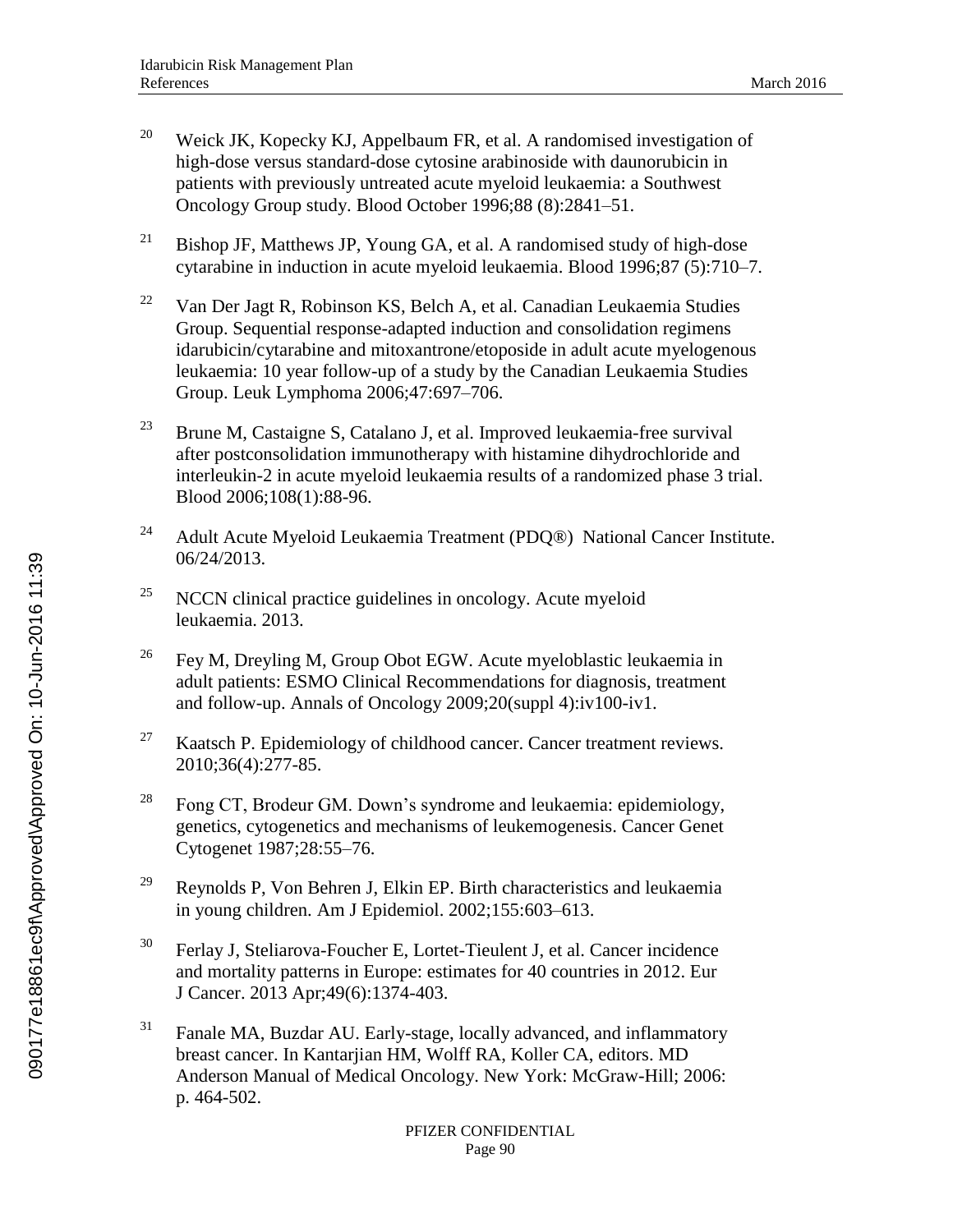- $32$  Ferlay J, Soerjomataram I, Ervik M, et al. GLOBOCAN 2012 v1.0, Cancer Incidence and Mortality Worldwide: IARC CancerBase No. 11 [Internet]. Lyon, France: International Agency for Research on Cancer; 2013. Available from: http://globocan.iarc.fr, accessed on 21 February 2015.
- <sup>33</sup> A de Glas N, de Craen AJM, Bastiaannet E, Land EG. Effect of implementation of the mass breast cancer screening programme in older women in the Netherlands: population based study. BMJ. 2014;349:g5410.
- $34$  Bleyer A, Welch HG. Effect of three decades of screening mammography on breast-cancer incidence. New England Journal of Medicine. 2012;367(21):1998-2005.
- $35$  Ferlay J, Steliarova-Foucher E, Lortet-Tieulent J, et al. Cancer incidence and mortality patterns in Europe: estimates for 40 countries in 2012. Eur J Cancer. 2013 Apr;49(6):1374-403. doi: 10.1016/j.ejca.2012.12.027.
- <sup>36</sup> DeSantis C, Ma J, Bryan L, Jemal A. Breast cancer statistics, 2013. CA Cancer J Clin. 2014;64(1):52-62(Abstract).
- <sup>37</sup> Iqbal J, Ginsburg O, Rochon PA, Sun P, Narod SA. Differences in breast cancer stage at diagnosis and cancer-specific survival by race and ethnicity in the United States. Jama. 2015;313(2):165-73.
- $38$  Forbes, J.F. The incidence of breast cancer: the global burden, public health considerations. Seminars in Oncology 1997;24(1, suppl 1):S1-20– S1-35.
- $39$  Althius MD, Fergenbaum JH, Garcia-Closas M, et al. Etiology of hormone receptor-defined breast cancer: a systematic review of the literature. Cancer Epidemiol Biomarkers Prev 2004;13(10):1558-68.
- <sup>40</sup> Kols A. Breast Cancer: Increasing Incidence, Limited Options. PATH 2002;19:4.
- $41$  Phipps AI, Malone KE, Porter PL, et al. Body size and risk of luminal, HER2-overexpressing, and triple-negative breast cancer in postmenopausal women. Cancer Epidemiol Biomarkers Prevent 2008;17(8):2078-86.
- $42$  Mohan A, et al. Newer therapies for the treatment of metastatic breast cancer: a Clinical Update. Indian J Pharm Sci 2013;75(3):251-61.
- <sup>43</sup> F. Cardoso, et al. First international consensus guidelines for advanced breast cancer (ABC 1). The Breast 2012;1-11.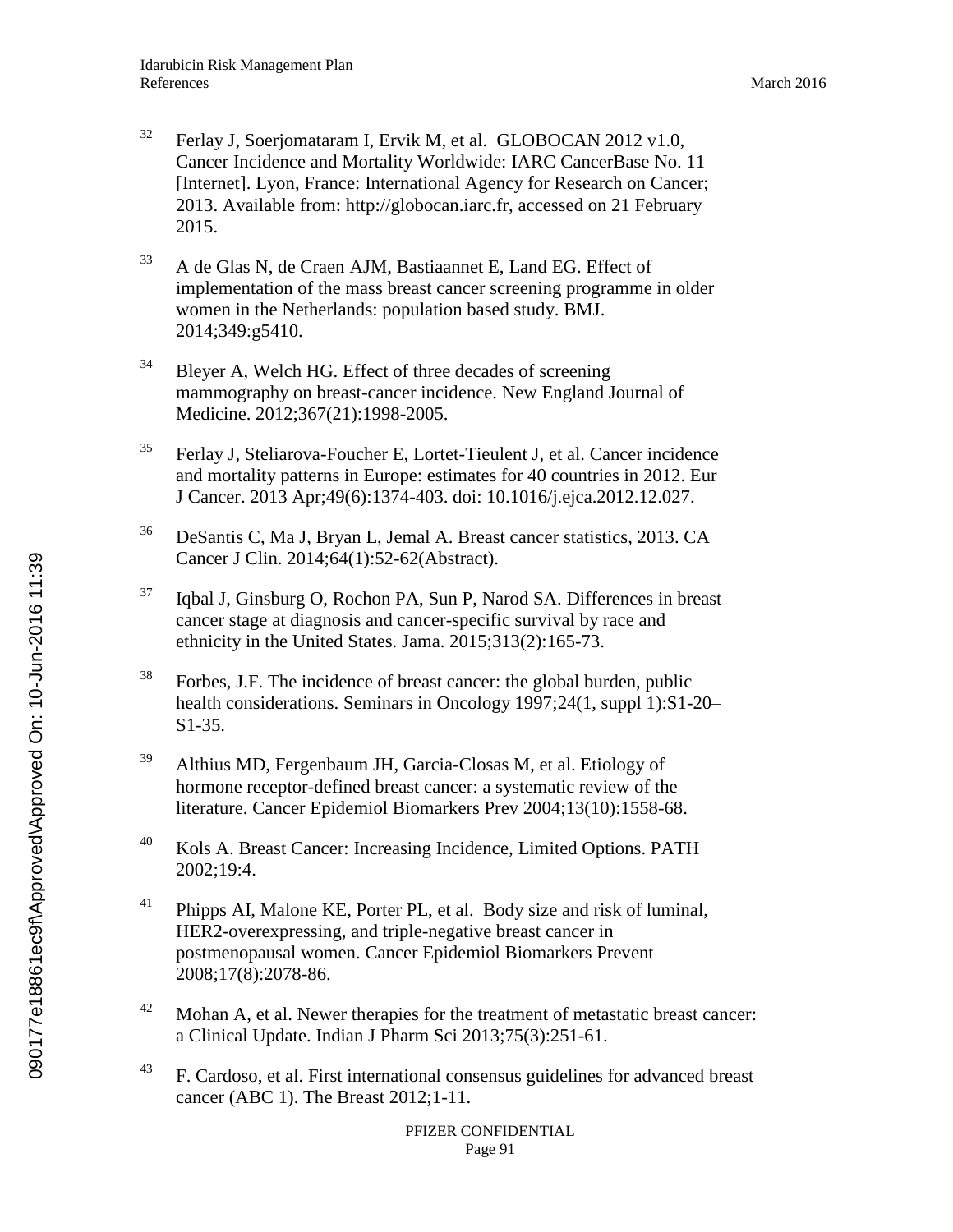- <sup>44</sup> Ferlay J, Steliarova-Foucher E, Lortet-Tieulent J, et al. Cancer incidence and mortality patterns in Europe: estimates for 40 countries in 2012. Eur J Cancer. 2013 Apr;49(6):1374-403. doi: 10.1016/j.ejca.2012.12.027.
- <sup>45</sup> Ness KK, Armenian SH, Kadan-Lottick N, Gurney JG. Adverse effects of treatment in childhood acute lymphoblastic leukaemia: general overview and implications for long-term cardiac health. Expert review of hematology. 2011;4(2):185-197. doi:10.1586/ehm.11.8.
- $^{46}$  Vagace JM, de la Maya MD, Caceres-Marzal C, et al. Central nervous system chemotoxicity during treatment of paediatric acute lymphoblastic leukaemia/lymphoma. Critical reviews in oncology/hematology. 2012;84(2):274-86.
- $47$  Creutzig U, Zimmermann M, Reinhardt D, et al. Early deaths and treatmentrelated mortality in children undergoing therapy for acute myeloid leukaemia: analysis of the multicenter clinical trials AML-BFM 93 and AML-BFM 98. Journal of clinical oncology: official journal of the American Society of Clinical Oncology. 2004;22(21):4384-93.
- <sup>48</sup> Burnett AK, Milligan D, Prentice AG, et al. A comparison of low-dose cytarabine and hydroxyurea with or without all-trans retinoic acid for acute myeloid leukaemia and high-risk myelodysplastic syndrome in patients not considered fit for intensive chemotherapy. Cancer. 2007;109:1114–1124.
- <sup>49</sup> Mayer RJ, Davis RB, Schiffer CA, et al for the Cancer and Leukaemia Group B. Intensive postremission chemotherapy in adults with acute myeloid leukaemia. N Engl J Med. 1994;331:896–903
- <sup>50</sup> Smith AW, Reeve BB, Bellizzi KM, et al. Cancer, comorbidities, and health-related quality of life in older adults. Health Care Financ Rev 2008;29(4): 41-56.
- <sup>51</sup> Gunnarsson K. Idarubicin Injection: Abbreviated Expert Report on the Toxico-Pharmacological (Pre-Clinical) Documentation. October 2002: 1- 24.
- <sup>52</sup> Idarubicin Core Data Sheet, Pfizer Inc. March 2014
- <sup>53</sup> Hurteloup P, Armand JP, et al. Phase II trial of idarubicin (4 demethoxydaunorubicin) in advanced breast cancer. Eur J Cancer Clin Oncol 1989; 25(3):423-28.
- <sup>54</sup> Kolaric K, Mechl Z, et al. Phase II study of oral 4 demethoxydaunorubicin in previous treated (except anthracyclines) metastatic breast cancer patients. Oncology 1987;44(2):82-6.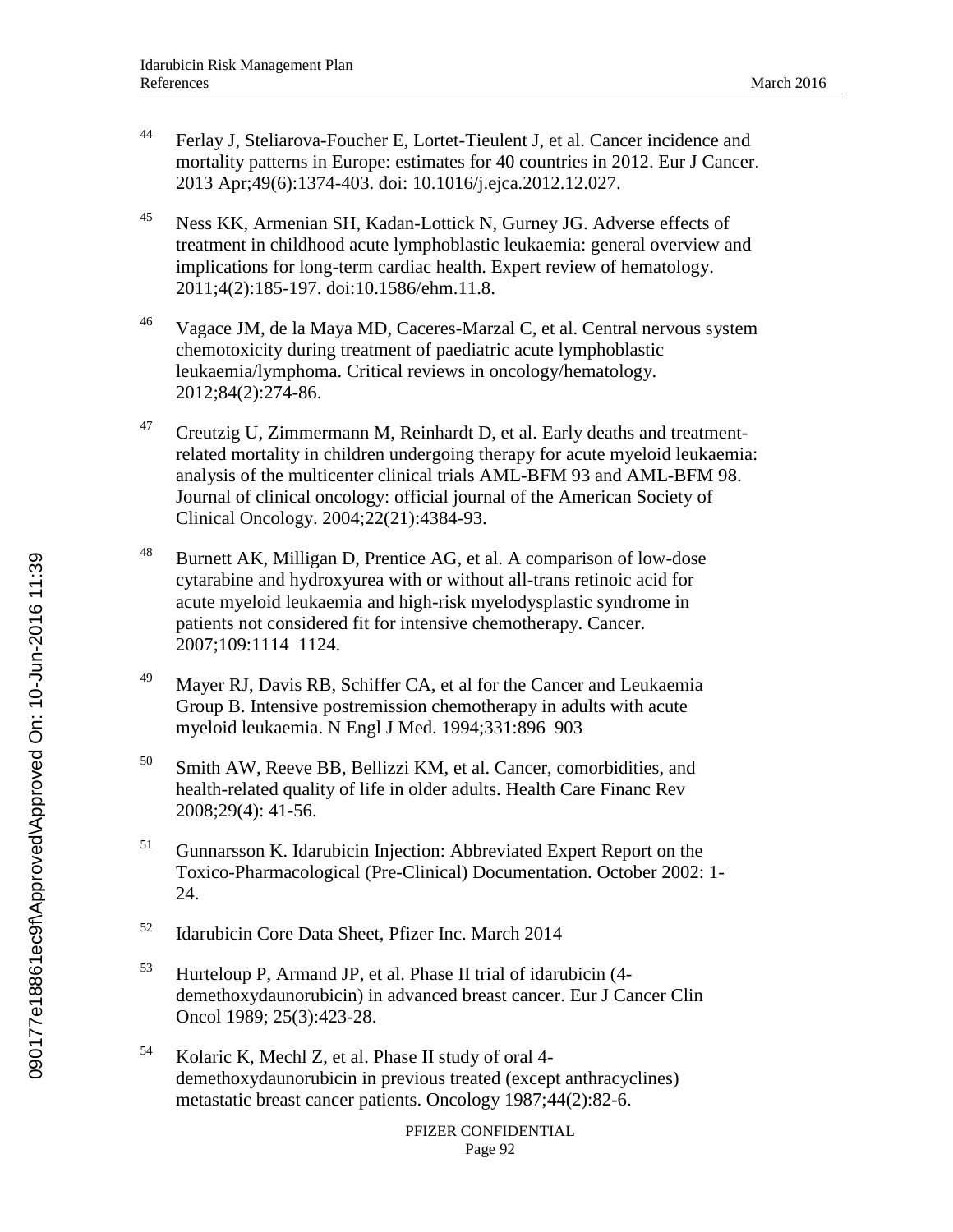- <sup>55</sup> Bertelli G, Amoroso D, et al. Idarubicin: An evaluation of cardiac toxicity in 77 patients with solid tumours. Anticancer Research 1988;8(4):645-6.
- <sup>56</sup> Shaikh AS, Saleem AF, Mohsin SS, et al. Anthracycline-induced cardiotoxicity: prospective cohort study from Pakistan. BMJ Open. 2013 Nov 20;3(11).
- <sup>57</sup> Chen C, Housch, A. et al. Present Risk of Anthracycline or Radiationinduced Cardiac Sequelae Following Therapy of Malignancies in Children and Adolescents. Klin Padiatr 2009:221:162-166.
- <sup>58</sup> Pai V, Nahata M. Cardiotoxicity of chemotherapeutic agents. Drug Safety 2000:22(4):263-302.
- <sup>59</sup> Lopez M, Contegiacomo A, et al. A Prospective Randomized Trial of Doxorubicin Versus Idarubicin in the Treatment of Advanced Breast Cancer 1989:64(12):2431-6.
- $60$  Floyd J, Nguyen D, et al. Cardiotoxicity of Cancer Therapy. Journal of Clinical Oncology. 2005:23(30):7685-7696.
- $61$  Nysom K, Holm K, Lipsitz SR, et al. Relationship between cumulative anthracycline dose and late cardiotoxicity in childhood acute lymphoblastic leukaemia. Journal of clinical oncology: official journal of the American Society of Clinical Oncology. 1998;16(2):545-50.
- $62$  Kremer L, Van Dalen E, Offringa M, et al. Anthracycline-induced clinical heart failure in a cohort of 607 children: long-term follow-up study. Journal of Clinical Oncology. 2001;19(1):191-6.
- $63$  Temming P, Qureshi A, Hardt J, et al. Prevalence and predictors of anthracycline cardiotoxicity in children treated for acute myeloid leukaemia: retrospective cohort study in a single centre in the United Kingdom. Paediatric blood & cancer. 2011;56(4):625-30.
- <sup>64</sup> Creutzig U, Diekamp S, Zimmermann M, Reinhardt D. Longitudinal evaluation of early and late anthracycline cardiotoxicity in children with AML. Paediatric blood & cancer. 2007;48(7):651-62.
- $65$  Ryberg M, Nielsen D, Cortese G, et al. New insight into epirubicin cardiac toxicity: Competing risks analysis of 1097 breast cancer patients. Journal of the National Cancer Institute. 2008;100(15):1058-67.
- <sup>66</sup> Bowles EJA, Wellman R, Feigelson HS, et al. Risk of Heart Failure in Breast Cancer Patients After Anthracycline and Trastuzumab Treatment: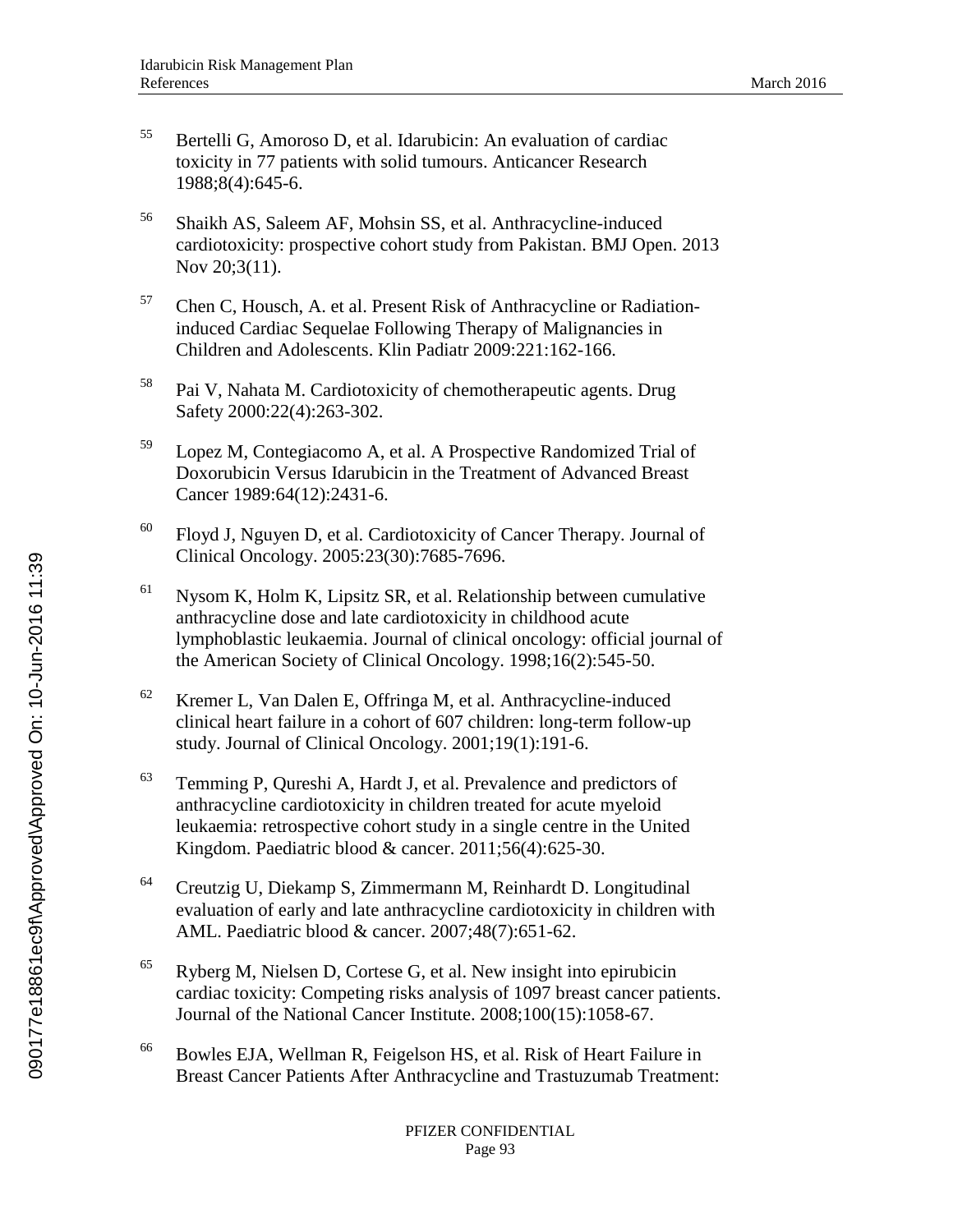A Retrospective Cohort Study. Journal of the National Cancer Institute. 2012;104(17):1293-305.

- $67$  Jensen BV, Skovsgaard T, Nielsen SL. Functional monitoring of anthracycline cardiotoxicity: a prospective, blinded, long-term observational study of outcome in 120 patients. Annals of oncology : official journal of the European Society for Medical Oncology/ESMO. 2002;13(5):699-709.
- <sup>68</sup> Garcia JB, Lei X, Wierda W, et al. Pneumonia during remission induction chemotherapy in patients with acute leukaemia. Annals of the American Thoracic Society. 2013;10(5):432-40.
- $69$  Patel S, Liedtke M, Ngo D, Medeiros BC. A single-center experience of the nationwide daunorubicin shortage: substitution with doxorubicin in adult acute lymphoblastic leukaemia. Leukaemia & lymphoma. 2013;54(10):2231-5.
- <sup>70</sup> Jackson N, Reddy SC, Harun MH, Quah SH, Low HC. Macular haemorrhage in adult acute leukaemia patients at presentation and the risk of subsequent intracranial haemorrhage. Br J Haematol. 1997 Jul;98(1):204-9.
- $71$  Reaman GH, Sposto R, Sensel MG, et al. Treatment outcome and prognostic factors for infants with acute lymphoblastic leukaemia treated on two consecutive trials of the Children's Cancer Group. Journal of clinical oncology: official journal of the American Society of Clinical Oncology. 1999;17(2):445-55.
- <sup>72</sup> Katsimpardi K, Papadakis V, Pangalis A, et al. Infections in a paediatric patient cohort with acute lymphoblastic leukaemia during the entire course of treatment. Supportive care in cancer: official journal of the Multinational Association of Supportive Care in Cancer. 2006;14(3):277- 84.
- <sup>73</sup> Slats AM, Egeler RM, van der Does-van den Berg A, Korbijn C, Hählen K, Kamps WA, Veerman AJ, Zwaan CM. Causes of death--other than progressive leukemia—in childhood acute lymphoblastic (ALL) and myeloid leukemia (AML): the Dutch Childhood Oncology Group experience. Leukemia. 2005 Apr;19(4):537-44.
- <sup>74</sup> Cannas G, Pautas C, Raffoux E, Quesnel B, et al. Infectious complications in adult acute myeloid leukaemia: analysis of the Acute Leukaemia French Association-9802 propsective multicenter clinical tiral. Leukaemia and Lymphoma. 2012;53(6):1068-1076.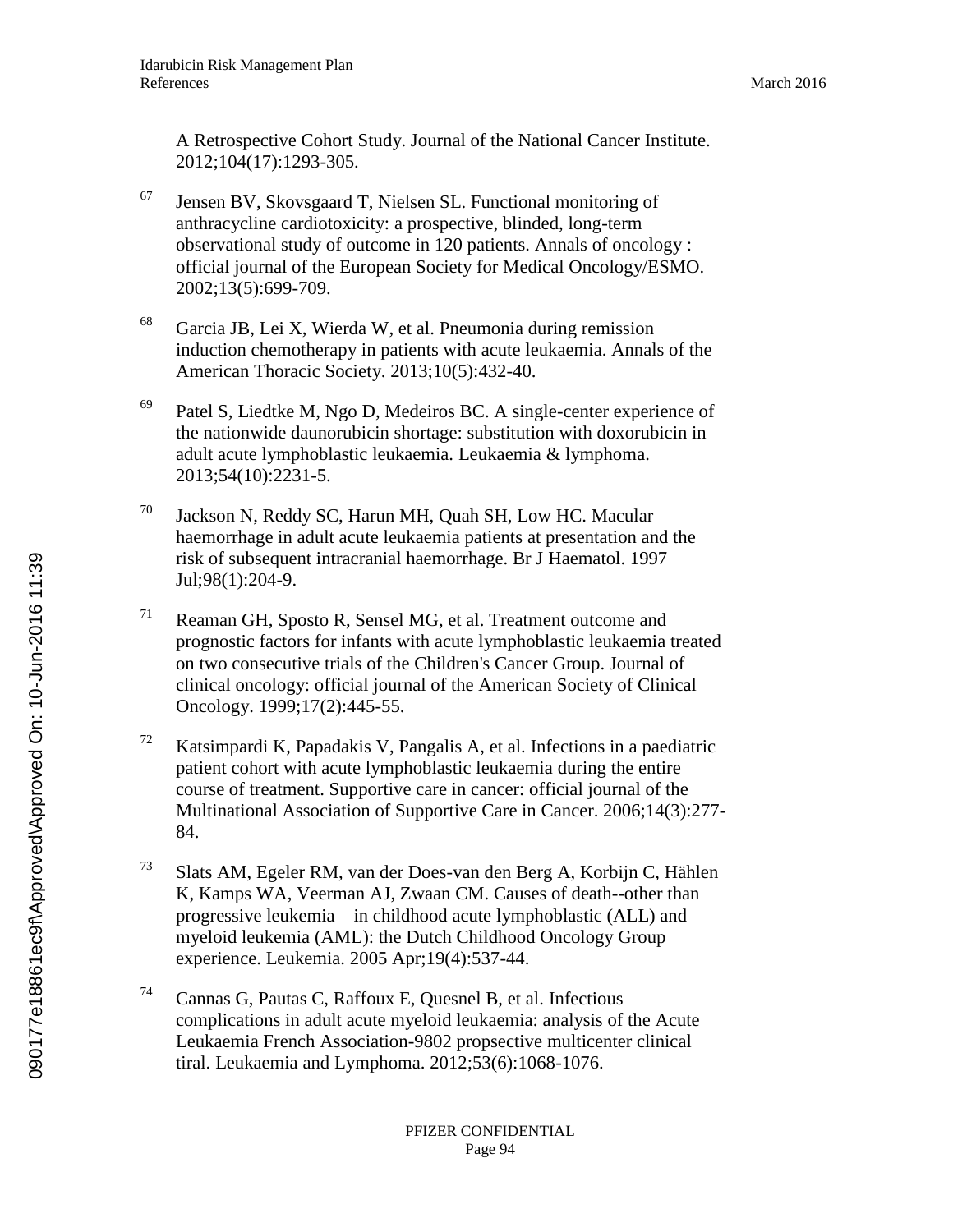- <sup>75</sup> Buckley SA, Othus M, Vainstein V, et al. Prediction of adverse events during intensive induction chemotherapy for acute myeloid leukaemia or high-grade myelodysplastic syndromes. Am J Hematol. 2014;89(4):423- 8.
- <sup>76</sup> Lehrnbecher T, Varwig D, Kaiser J, et al. Infectious complications in paediatric acute myeloid leukaemia: analysis of the prospective multiinstitutional clinical trial AML-BFM 93. Leukaemia. 2004;18(1):72-7.
- <sup>77</sup> Stemmler HJ, Harbeck N, Gröll de Rivera I, et al. Prospective multicenter randomized phase iii study of weekly versus standard docetaxel plus Doxorubicin (D4) for first-line treatment of metastatic breast cancer. Oncology. 2010;79(3-4):204-10.
- <sup>78</sup> Bontenbal M, Andersson M, Wildiers J, Cocconi G, Jassem J, Paridaens R, Rotmensz N, Sylvester R, Mouridsen HT, Klijn JG, van Oosterom AT. Doxorubicin vs epirubicin, report of a second-line randomized phase II/III study in advancedbreast cancer. EORTC Breast Cancer Cooperative Group. Br J Cancer. 1998Jun;77(12):2257-63.
- $79$  Verma D, O'Brien S, Thomas D, et al. Therapy-related acute myelogenous leukaemia and myelodysplastic syndrome in patients with acute lymphoblastic leukaemia treated with the hyperfractionated cyclophosphamide, vincristine, doxorubicin, and dexamethasone regimens. Cancer. 2009 Jan 1;115(1):101-6.
- <sup>80</sup> Winick NJ, McKenna RW, Shuster JJ, et al. Secondary acute myeloid leukaemia in children with acute lymphoblastic leukaemia treated with etoposide. Journal of Clinical Oncology. 1993;11(2):209-17.
- <sup>81</sup> Hulegårdh E, Nilsson C, Lazarevic V, et al. Characterization and prognostic features of secondary acute myeloid leukaemia in a population-based setting: A report from the Swedish Acute Leukaemia Registry. American Journal of Hematology. 2015;90(3):208-14.
- $82$  Smith SM, Le Beau MM, Huo D, et al. Clinical-cytogenetic associations in 306 patients with therapy-related myelodysplasia and myeloid leukaemia: the University of Chicago series. 2003;10(1)43-52.
- <sup>83</sup> Campone M, Roche H, Kerbrat P, et al. Secondary leukaemia after epirubicin-based adjuvant chemotherapy in operable breast cancer patients: 16 years experience of the French Adjuvant Study Group. Ann Oncol. 2005;16(8);1343-51.
- 84 Blasiak J, Gloc E, et al. Genotoxicity of idarubicin and its modulation of vitamins C and E and amifostine. Chemico-Biological Interactions, 2002;140(1);1-118.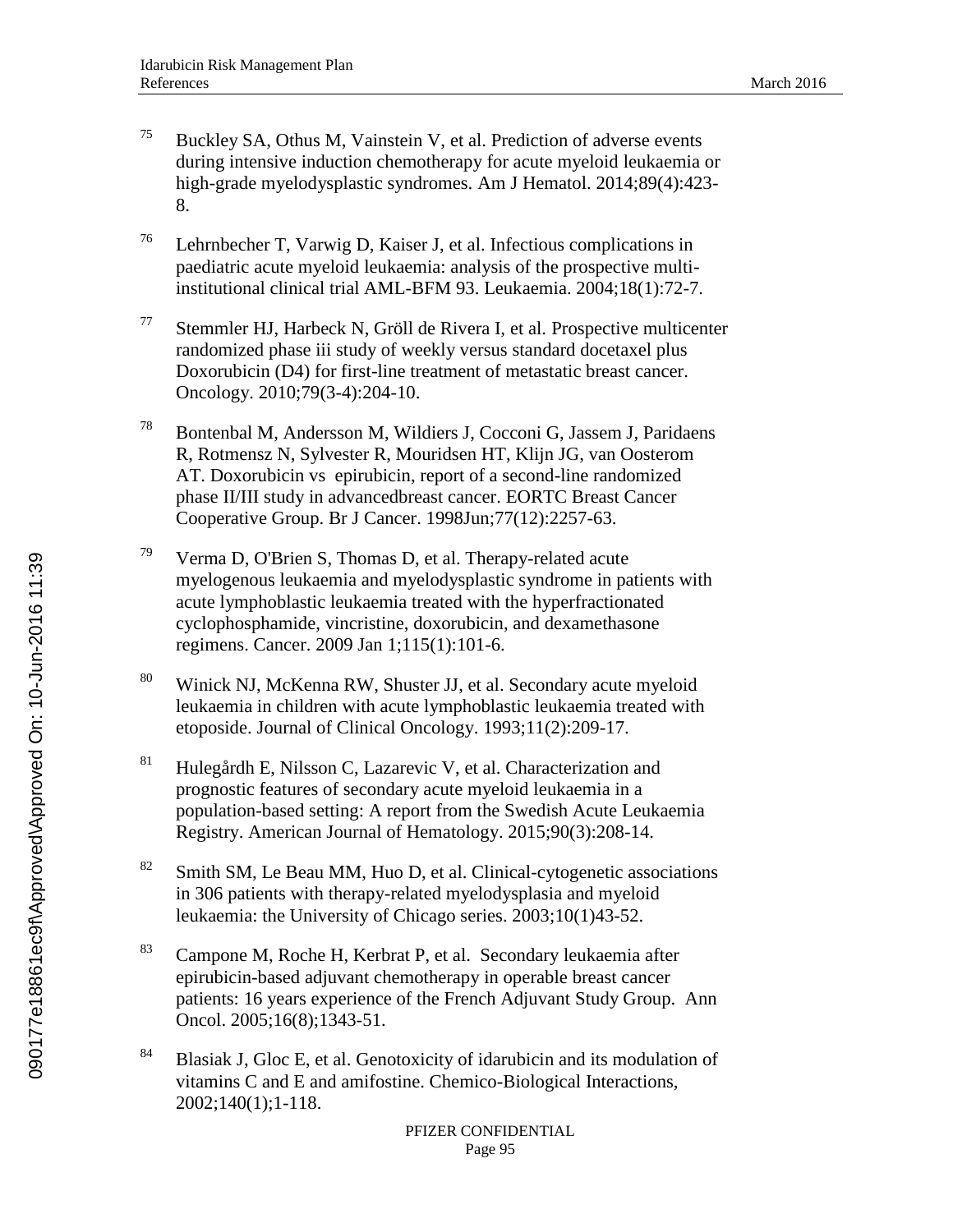- $85$  Pagano L, Pulsoni A, et al. Clinical and Biological Features of Acute Myloid Leukaemia occurring as Secondary Malignancy: GIMEMA archive in Adult Acute Leukaemia. British Journal of Haematology. 2001;112:109-117.
- <sup>86</sup> Mitchell E. Gastrointestinal toxicity of chemotherapeutic agents. seminars in Oncology 2006;33:106-120.
- $87$  Ikeda AK, Tumor lysis syndrome, Medscape (last updated Dec 03, 2014). http://emedicine.medscape.com/article/282171-overview.
- <sup>88</sup> Wossmann W, Schrappe M, Meyer U, Zimmermann M, Reiter A. Incidence of tumour lysis syndrome in children with advanced stage Burkitt's lymphoma/leukaemia before and after introduction of prophylactic use of urate oxidase. Annals of hematology 2003;82(3):160- 5.
- <sup>89</sup> Truong TH, Beyene J, Hitzler J, Abla O, Maloney AM, Weitzman S, et al. Features at presentation predict children with acute lymphoblastic leukaemia at low risk for tumour lysis syndrome. Cancer 2007;110(8):1832-9.
- <sup>90</sup> Montesinos P, Lorenzo I, Martín G, et al. Tumour lysis syndrome in patients with acute myeloid leukaemia: identification of risk factors and development of a predictive model. Haematologica 2008;93(1);67.
- $91$  Seftel MD, Bruyere H, Copland M, et al. Fulminant tumour lysis syndrome in acute myelogenous leukaemia with inv(16)(p13;q22). European journal of haematology. Available from: http://onlinelibrary.wiley.com.proxy1.athensams.net/doi/10.1034/j.1600- 0609.2002.02802.x/abstract, accessed on 11 March 2014.
- 92 Lu K, et al. Clinical Pharmacology of 4-demethoxydaunorubicin (DMDR). Cancer Chemotherapy and Pharmacology. 1986:17:143-148.
- <sup>93</sup> Rowe J, Patel S, Mazo-Canola M, et al. An evaluation of elderly patients  $\ge$   $\ge$  70 years old) enrolled in Phase I clinical trials at University of Texas Health Science Center at San Antonio-Cancer Therapy Research Center from 2009 to 2011. J Geriatr Oncol 2014;5:65-70.
- $94$  Lotan E, Leader A, Lishner M, et al. Unrecognized renal insufficiency and chemotherapy-associated adverse effects among breast cancer patients. Anticancer Drugs 2012;23:991-5.
- 95 Camaggi, CM, Strocchi, E, et al. Idarubicin Metabolism and Pharmacokinetics After Intravenous and Oral Administration in Cancer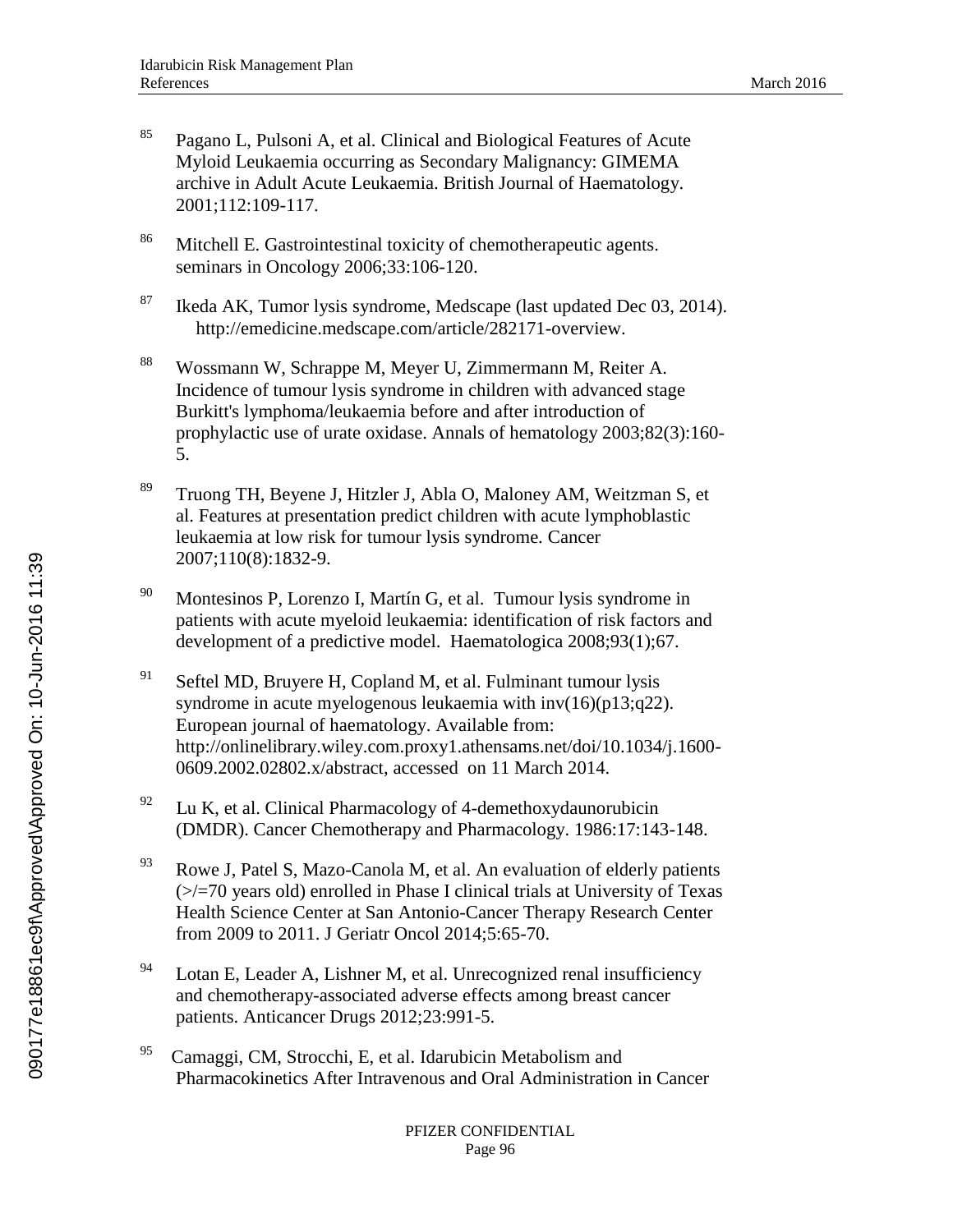Patients: A Crossover Study. Cancer Chemotherapy and Pharmacology 1992:30:307-316.

- <sup>96</sup> Bertz RJ, Granneman GR. Use of in vitro and in vivo data to estimate the likelihood of metabolic pharmacokinetic interactions. Clin Pharmacokinet 1997;32(3):210-258.
- $97$  Sridhar R, Dwivedi C, Anderson J, et al. Effects of verapamil on the acute toxicity of doxorubicin in vivo. J Natl Cancer Inst 1992;84(21):1653-1660.
- $^{98}$  M, Ross K, Hamm K, Hossfeld DK. Effects of verapamil on the pharmacokinetics of epirubicin. Cancer Chemother Pharmacol 1993;31(5):369-375.
- <sup>99</sup> Gelmon KA, Mackey J, Verma S, et al. Use of trastuzumab beyond disease progression: observations from a retrospective review of case histories. Clin Breast Cancer. 2004 Apr;5(1):52-8
- $100$  Jones AL, Leyland-Jones B. Optimizing treatment of HER2-positive metastatic breast cancer. Semin Oncol. 2004 Oct; 31(5 Suppl 10):29-34.
- <sup>101</sup> Boekhout AH, Beijnen JH, Schellens JHM. Trastuzumab. Oncologist. 2011 June;16(6):800-810.
- $102$  Bruno R, Washington CB, Lu JF, et al. Population pharmacokinetics of trastuzumab in patients with HER2+ metastatic breast cancer. Cancer Chemother Pharmacol. 2005 Oct; 56(4):361-9.
- <sup>103</sup> Leveque D, Gigou L, Bergerat JP. Clinical pharmacology of trastuzumab. Curr Clin Pharmacol. 2008 Jan;3(1):51-5.
- <sup>104</sup> Wynne C, Harvey V, Schwabe C, et al. Comparison of subcutaneous and intravenous administration of Trastuzumab: A Phase I/Ib trial in healthy male volunteers and patients with HER2-positive breast cancer. J Clin Pharmacol. 2012 Feb 22.
- <sup>105</sup> Sanford M. Trastuzumab: a review of its use in HER2-positive advanced gastric cancer. Drugs. 2013 Sep; 73(14):1605-15.
- <sup>106</sup> http://www.ema.europa.eu/docs/en\_GB/document\_library/EPAR\_- \_Product\_Information/human/000278/WC500074922.pdf
- <sup>107</sup> Doroshow JH. Anthracycline and Anthracenediones. In: Cancer Chemotherapy and Biotherapy, 2nd Edition, ed. by Chabner BA and Longo DL. Lippincott-Raven, Philadelphia, Pa. pp.409-434, 1996.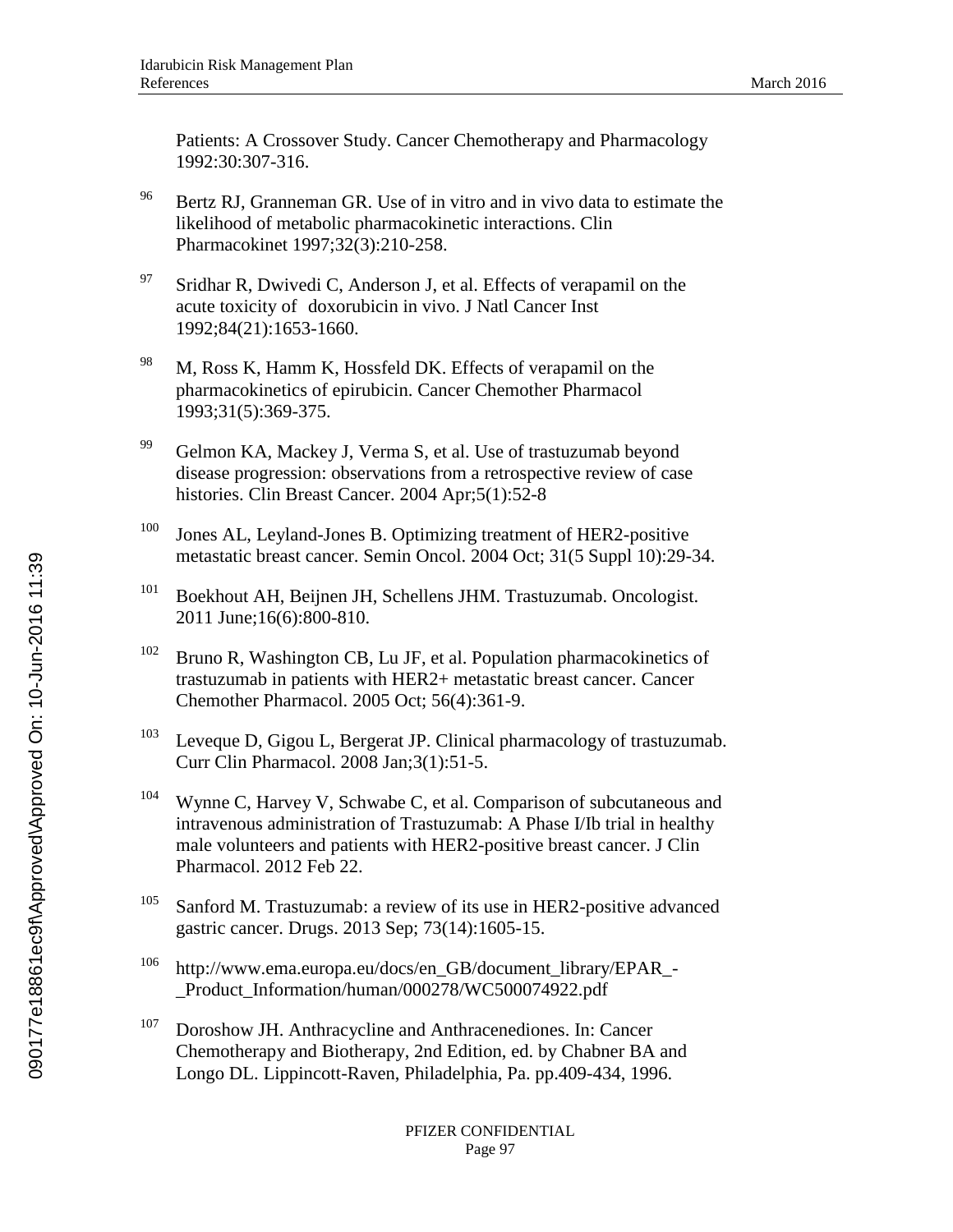- <sup>108</sup> Turowski RC, Durthaler JM. Visual compatibility of idarubicin hydrochloride with selected drugs during simulated Y-site injection. Am J Hosp Pharm 1991e; 48:2181-2184.
- $109$  Zavedos 5 mg Hard Capsules. Summary of Product Characteristics (Pfizer). July 2014.
- <sup>110</sup> Epirubicin 2 mg/mL Injection. Summary of Product Characteristics (Hospira). 17 Mar 2014.
- <sup>111</sup> Daunorubicin 20 mg Powder for Injection. Summary of Product Characteristics (Galen). 10 Jun 2014.
- <sup>112</sup> Adriblastina Local Product Document (Pfizer). Sep 2009.
- <sup>113</sup> Mitoxantrone 2 mg/mL Sterile Concentrate. Summary of Product Characteristics (Accord). 12 Feb 2015.
- 114 Zentiva Daunorubicin SmPC (18-Nov-2013), [http://www.medicines.org.uk/emc/medicine/26175.](http://www.medicines.org.uk/emc/medicine/26175) Retrieved on 04 March 2016.
- <sup>115</sup> Coebergh JW, Pastore G, Gatta G, Corazziari I, Kamps W. Variation in survival of European children with acute lymphoblastic leukaemia, diagnosed in 1978--1992: the EUROCARE study. European journal of cancer (Oxford, England: 1990). 2001;37(6):687-94.
- <sup>116</sup> Ness KK, Armenian SH, Kadan-Lottick N, Gurney JG. Adverse effects of treatment in childhood acute lymphoblastic leukaemia: general overview and implications for long-term cardiac health. Expert review of hematology 2011;4(2):185-197. doi:10.1586/ehm.11.8.
- <sup>117</sup> Vagace JM, de la Maya MD, Caceres-Marzal C, et al. Central nervous system chemotoxicity during treatment of paediatric acute lymphoblastic leukaemia/lymphoma. Critical reviews in oncology/hematology. 2012;84(2):274-86.
- <sup>118</sup> Visser O, Trama A, Maynadié M, et al. Incidence, survival and prevalence of myeloid malignancies in Europe. European Journal of Cancer. 2012;48(17):3257-66.
- <sup>119</sup> Ness KK, Armenian SH, Kadan-Lottick N, Gurney JG. Adverse effects of treatment in childhood acute lymphoblastic leukaemia: general overview and implications for long-term cardiac health. Expert review of hematology 2011;4(2):185-197. doi:10.1586/ehm.11.8.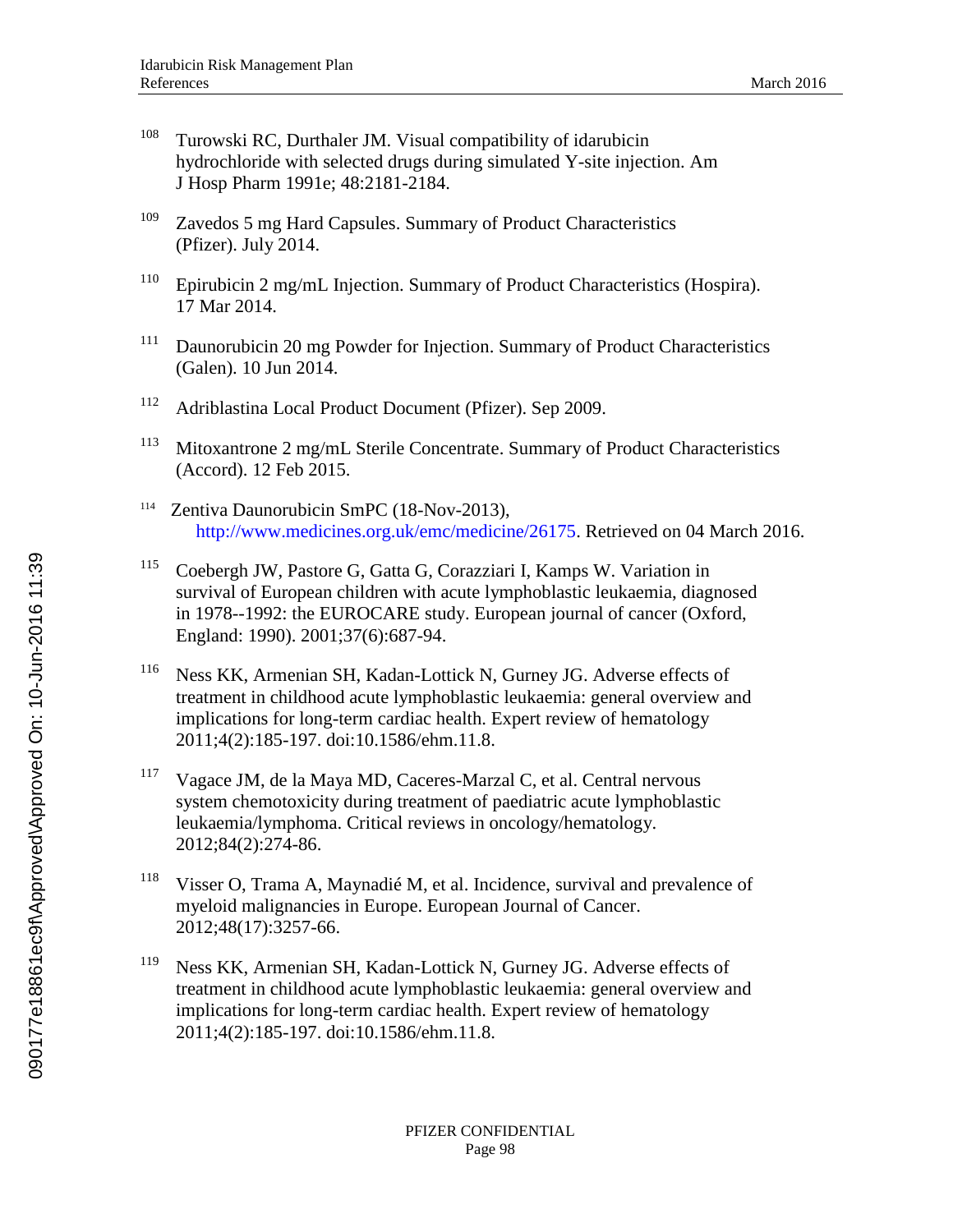- $120$  Fey M, Dreyling M, Group Obot EGW. Acute myeloblastic leukaemia in adult patients: ESMO Clinical Recommendations for diagnosis, treatment and follow-up. Annals of Oncology. 2009;20(suppl 4):iv100-iv1.
- <sup>121</sup> Surveillance, Epidemiology, and End Results (SEER) Program (www.seer.cancer.gov) SEER\*Stat Database: Mortality - All COD, Aggregated With State, Total U.S. (1990-2011) , National Cancer Institute, DCCPS, Surveillance Research Program, Surveillance Systems Branch, released July 2014. Underlying mortality data provided by NCHS (www.cdc.gov/nchs).
- $122$  De Las Casas C, Bueso-Ramos CE, Estey EH. Acute Myelogenous Leukaemia. In Kantarjian HM, Wolff RA, Koller CA, editors. MD Anderson Manual of Medical Oncology. New York: McGraw-Hill; 2006: p. 19-38.
- <sup>123</sup> Creutzig U, Zimmermann M, Reinhardt D, et al. Early deaths and treatmentrelated mortality in children undergoing therapy for acute myeloid leukaemia: analysis of the multicenter clinical trials AML-BFM 93 and AML-BFM 98. Journal of clinical oncology: official journal of the American Society of Clinical Oncology. 2004;22(21):4384-93.
- <sup>124</sup> Mayer RJ, Davis RB, Schiffer CA, et al., for the Cancer and Leukaemia Group B. Intensive postremission chemotherapy in adults with acute myeloid leukaemia. N Engl J Med. 1994;331:896–903.
- <sup>125</sup> Cardoso F, Harbeck N, Fallowfield L, Kyriakides S, Senkus E, Group obotEGW. Locally recurrent or metastatic breast cancer: ESMO Clinical Practice Guidelines for diagnosis, treatment and follow-up. Annals of Oncology. 2012;23(suppl 7):vii11-vii9.
- <sup>126</sup> Fanale MA, Buzdar AU. Early-stage, locally advanced, and inflammatory breast cancer. In Kantarjian HM, Wolff RA, Koller CA, editors. MD Anderson Manual of Medical Oncology. New York: McGraw-Hill; 2006: p. 464-502.
- $127$  Ferlay J, Steliarova-Foucher E, Lortet-Tieulent J, et al. Cancer incidence and mortality patterns in Europe: estimates for 40 countries in 2012. Eur J Cancer. 2013 Apr;49(6):1374-403. doi: 10.1016/j.ejca.2012.12.027.
- <sup>128</sup> Smith AW, Reeve BB, Bellizzi KM, et al. Cancer, comorbidities, and healthrelated quality of life in older adults. Health Care Financ Rev 2008;29(4):41- 56.
- <sup>129</sup> Berman E, Heller G, Santorsa J, et al. Results of a randomized trial comparing idarubicin and cytosine arabinoside with daunorubicin and cytosine arabinoside in adult patients with newly diagnosed acute myelogenous leukaemia. Blood 1991;77(8):1666-74.